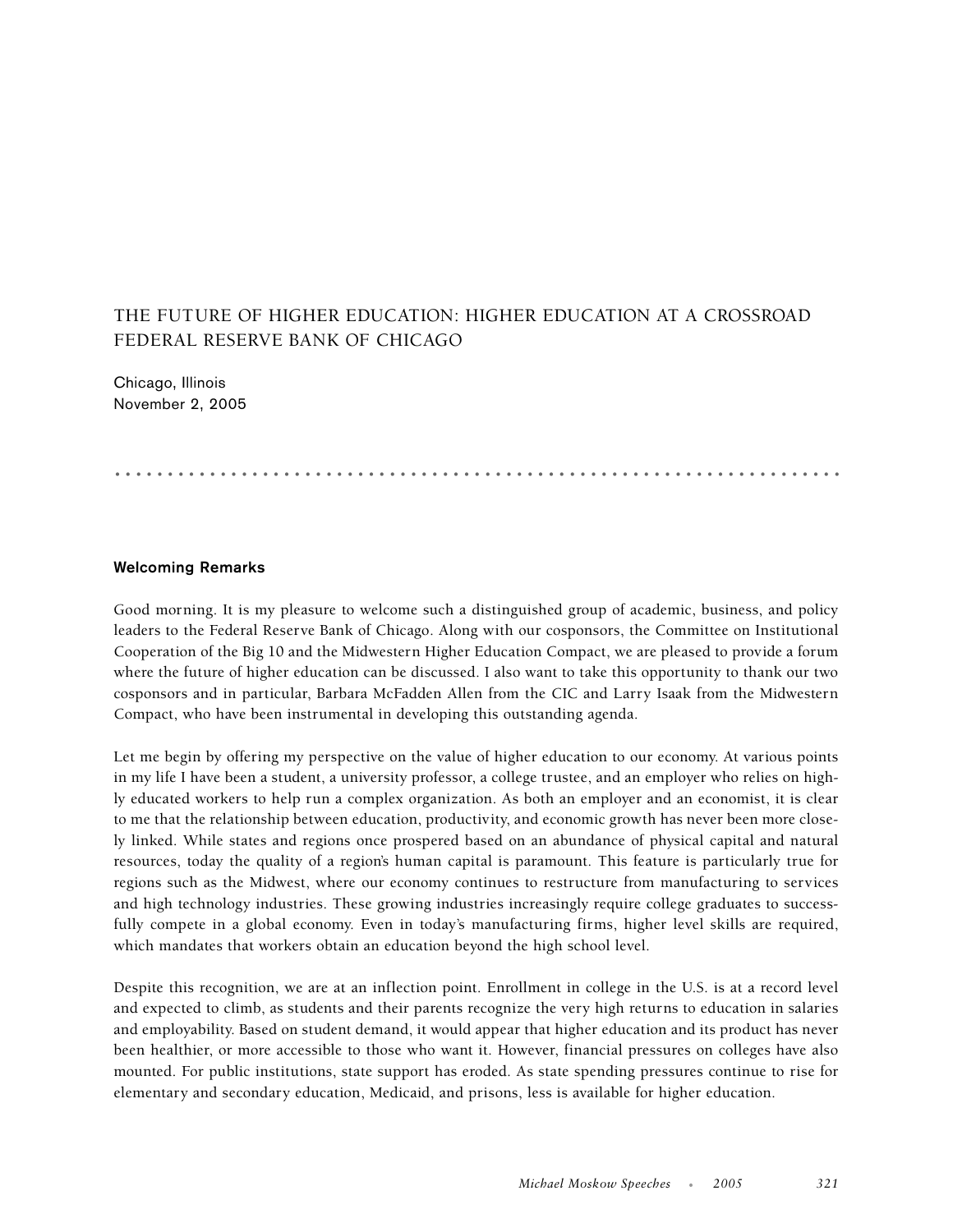In response, universities today are increasingly forced to rely on their own resources to make budgets balance. But this can restrict access, because schools must often dip into endowments and resort to aggressive tuition hikes to close the gap. It's a Hobson's choice. If the school is concerned with maintaining academic quality, large tuition increases are often the best option, but in doing so access for students may be limited. If on the other hand the university limits tuition increases, it is often forced to economize and offer reduced services, which can jeopardize quality through large classes and the use of part-time faculty. Both choices are far from ideal. Universities have also tried to increase productivity and have experimented with new technologies such as distance learning in an effort to serve more students at a lower cost. Many of the expected savings, however, have proven elusive.

Universities are also facing demographic challenges and a shift in their customer base. Nationally, the number of high school graduates is expected to peak in 2008. As a result, growth in university enrollment will increasingly come from older students and students with diverse ethnic backgrounds. Many work and have families. While they recognize the need for higher education, they are not able to attend a full-time degree program or live on a resident campus. Yet this is the future workforce, and it will be to our benefit to insure that they have access to the best in higher education.

Here in the Midwest, I would respectfully argue that we have one of the finest higher education infrastructures in the nation. Our mix of public and private universities is the envy of the nation and has a long tradition of driving economic growth and opportunity. The question is whether we can we adapt this infrastructure to meet these changing conditions. This demographic challenge will be felt acutely in this region, as growth in the college-bound high school population will slump and what growth that will occur will be concentrated in nontraditional college populations. Our universities will need to consider how to meet the needs of a different type of student population.

How can universities navigate these challenges and flourish? That question is at the heart of our discussion today. As several of today's presenters have observed, universities have been unable to maintain the implicit "social compact" that once defined the relationship between universities and the public. This compact was based on a belief that education was largely a public good and, as such, government support was warranted. This notion has eroded over time. Today, many argue that higher education is a private good whose benefits primarily accrue to the student who is able to use his or her higher education to achieve a more satisfying quality of life and often significantly higher wages. This more market-driven notion suggests that higher education is an investment in an individual's human capital that has limited public spillovers. Therefore, it should be primarily financed by the individual.

I believe for universities to flourish, they need to revisit this "social compact" and make a clearer case for the public good content of education. In order to do this, universities will need to be more transparent in their operations so that the public can have a better sense of what the value of the institution is to society.

Several of today's presenters have written eloquently on this point. They suggest that universities need to more tightly define their mission and be more explicit about how funding is used to meet the multiple missions of a university, including education, research, and public outreach. Polls indicate that the public primarily values universities as places of formal education and often does not understand the return to society generated from the use of public funds for university research.In sum, universities need to become better educators of the general public and marketers of their product if they hope to attract greater tax support.

Another aspect of transparency is allowing for an easier understanding of the finances of higher education. Higher education is far from a homogenous economic sector. The financial structure and missions of schools